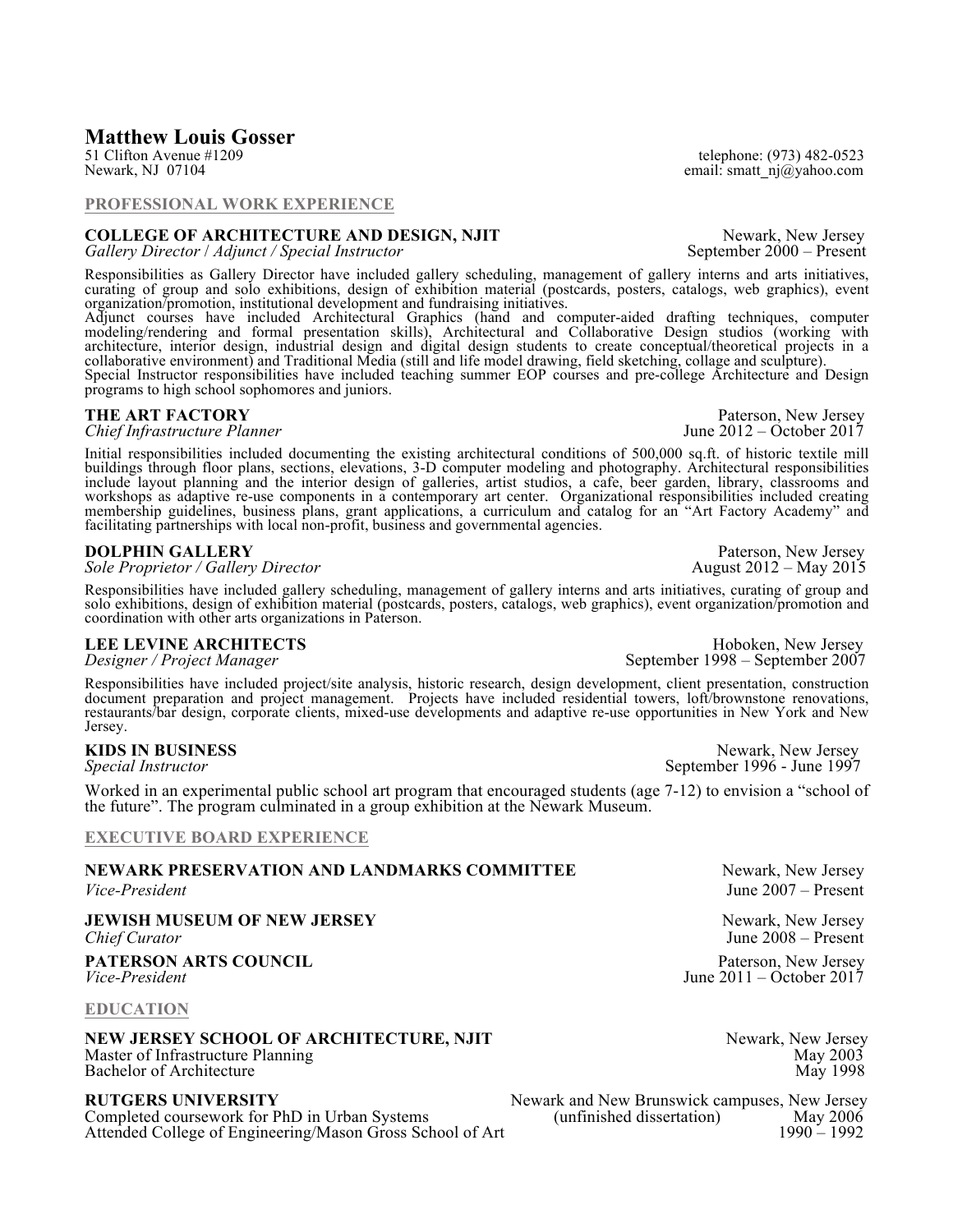### **PUBLICATIONS**

*Old Science High School in Newark demolished, leaving a trail of memories* (interview) Star Ledger NJ + Today - February 17, 2017<br>*Newark Landmark Treasures* by Gorgon & Schuman (book of my photos) star Ledger, front page *Newark Landmark Treasures* by Gorgon & Schuman (book of my photos) *Historic county jail awaits a stay of execution* by Barry Carter (preservation efforts) Star Ledger, front page - November 27, 2015<br>*Queen of Angels:* by Barry Carter (preservation efforts) Star Ledger, Arts + Escapes, p. *Queen of Angels:* by Barry Carter (preservation efforts) Star Ledger NJ + Today - October 29, 2014 *A Gallery is Revived* by Dan Bischoff *(*review of Chapter 237)Star Ledger, Arts + Escapes, p.4 - January 19, 2014 *An Urban Center's Undoing by Dan Bischoff (review of Newark, Can you...)* Star Ledger, Arts + Escapes, p.9 - October 27, 2013<br>*Words to Reflect Holocaust Survivor's Image of Uprootedness* by Ronni Reich Star Ledger, Arts *Words to Reflect Holocaust Survivor's Image of Uprootedness* by Ronni Reich **Star Ledger, Today, p.39 - October 18, 2013** *Paterson Art Council's Art Walk Celebrates New Exhibition Space* by Dan Bischoff Star Ledger, Spotlight, p.19 - May 25, 2013 *Soho on the Passaic?* by Patricia Alex (article about planning Art Factory) Bergen Record, Signature, pp.1, 4 - January 17, 2013 *Newark Murals 2009-2012* by City of Newark A Newark A Newark Public Art Project, pp.3,6 - July 2012 *Claire Wagner Kosterlitz: A Bauhaus Artist in America (exhibition catalog)*<br> *Claire Wagner Kosterlitz: A Bauhaus Artist in America (exhibition catalog)*<br> *Claire Wagner Kosterlitz: A Bauhaus Artist in America (exhibition Newark's Curb Appeal* by Leah Genuario Newark magazine, pp.20-22 - April 2011 *Standing on the Corner: Ryan Roa* (exhibit catalog) *C*ollege of Architecture and Design: Newark, NJ - March 2010 *Looking Up* by John Zeaman (magazine article about my artwork) Design NJ, pp.86-90 - February 2010 *Paperwork Art Exhibit* by Jeanne Brasile (image of my artwork used for article) Seton Hall Magazine, p.7 - November 2009 *The Beauty of Decay* by Jay Lustig *(*review of Theatre Town exhibit)Star Ledger, front page of Today section - November 9, 2009 *Theatre Town (review of Theatre Town exhibit)* Brick City Love -October 14, 2009 *Power to the People/ Matt Gosser* by Noelle Lorraine Williams (interview) Reborn, webzine - May 2, 2009 *Power to the People/Matt Gosser* by Noelle Lorraine Williams (interview) Reborn, webzine - May 2, 2009<br> *Practicing Art by Dan Bischoff (review of ArtReach exhibit)* Star Ledger, Today, pp.59,66 - June 12, 2008<br> *Reo-Cons Neo-Constructivism: Art, Architecture and Activism* by Anonda Bell (exhibition catalog) *Beer, History & Art* by Susana Rodriguez (interview) Studio M, pp.10-17 - July 2006 *For 75 Years, It was a Sight to Steer by in Newarks* by Jonathan Miller (interview) NY Times, Metro, p.B1 - June 27, 2006 *An Artist/Architect's Trophy Address* by Fred Bernstein (article about my studio/artwork) NY Times, p.4 - May 7, 2006 *Eclectic Exhibitionism* by Weird NJ staff (magazine article about my artwork) Weird NJ, p.52,53 - May 2006<br>An Artistic Brew by Peter Genovese (review of Pabst exhibit) Star ledger, front page of Today section - December 5 *Brewery Artwork by Walter Elliott (review of Pabst exhibit) Star ledger, front page of Today section - December 5, 2005*<br>*Brewery Artwork by Walter Elliott (review of Pabst exhibit) Visions Metro, pp.19, 24 - December Trashed brewery is artist's treasure trove by Patricia Alex (review of Pabst exhibit) A Blue-Ribbon Show by Ben Genocchio (review of Pabst exhibit) Design 4 by staff (computer renderings used) Architectural Graphics* by Glenn Goldman (computer renderings used) *Architectural Graphics* by Glenn Goldman (computer renderings used)<br>*Acadia* by staff (computer renderings used)<br>Acadia quarterly magazine - Spring 1997

### **CURATORIAL EXPERIENCE**

*Unfolding: Nava Gildanian Jewish Museum of New Jersey: Newark, NJ- March 2019 Psycho-Geographies College of Architecture and Design: Newark, NJ- February 2019 Standing on the Corner: Ryan Roa* **College of Architecture and Design: Newark, NJ-March 2010 Theatre Town College of Architecture and Design: Newark, NJ- October 2009** 

*Design 4* by staff (computer renderings used) Design 4 magazine - September 1999

- 
- *The New Domestics: East Coast/West Coast College of Architecture and Design: Newark, NJ- October 2019 Stand; Postcards from the Edge Art and Artifacts of Newark: Newark, NJ- September 2019*

*#miniretro* Art and Artifacts of Newark: Newark, NJ-July 2019<br> *Art and Artifacts of Newark: Newark, NJ- July 2019*<br> *Art and Artifacts of Newark: Newark, NJ- February 2019*<br> *Art and Artifacts of Newark: Newark, NJ- Oct New Jeru[salem] Art and Artifacts of Newark: Newark, NJ- February 2019 Armisey Smith: Layers Art and Artifacts of Newark: Newark, NJ- October 2018 Light College of Architecture and Design: Newark, NJ- September 2018 Gun Violence in America Art and Artifacts of Newark: Newark, NJ- September 2018 The Skinny: Selected Works Art and Artifacts of Newark: Newark, NJ- March 2018 Portuguese Architecture: Identity and Opportunity College of Architecture and Design: Newark, NJ- February 2018 Lisa Conrad: Urban Works* Art and Artifacts of Newark: Newark, NJ- October 2017<br> *Willie Cole: Made in Newark*<br> *Anker West: Newark Art Artifacts of Newark, NJ-September 2017*<br> *Anker West: Newark Art Willie Cole: Made in Newark College of Architecture and Design: Newark, NJ- September 2017 Anker West: Newark Art Art and Artifacts of Newark: Newark, NJ- April 2017 Guy Ciarcia: The Alchemist Series* College of Architecture and Design: Newark, NJ- February 2017 *Queen of Angels: When a Church Dies* Art and Artifacts of Newark: Newark, NJ- October 2016 *Richard Meier: Newark Architect and Artist* College of Architecture and Design: Newark, NJ- September 2016 *Architecture and Beyond: 30 years of Digital in Design* College of Architecture and Design: Newark, NJ- October 2015 **The BIG SHOW** *v.2.0.* The Art Factory: Paterson, NJ - May 2015 *Industrialism II* Dolphin Gallery: Paterson, NJ - May 2015 *Four Printmakers… Four Decades* College of Architecture and Design: Newark, NJ- February 2015 *Five Proposals for the Future of Atlantic Yards* College of Architecture and Design: Newark, NJ- September 2014 *The Jews of Cuba: A Photographic Portrait* Jewish Museum of New Jersey: Newark, NJ- April 2014 **The BIG SHOW CONSTRUCTED AT ACCOUNT THE ART Factory: Paterson, NJ - April 2014** *The Odyssey and Art of John Less* Jewish Museum of New Jersey: Newark, NJ- October 2013 **The Textile Show Dolphin Gallery: Paterson, NJ - September 2013** *Student Works III* College of Architecture and Design: Newark, NJ- May 2013 *Industrialism* Dolphin Gallery: Paterson, NJ - May 2013 *Newark Art and Artists* Newark Public Library, Newark, NJ- October 2012 *Memoria: Jews of Assissi* Jewish Museum of New Jersey: Newark, NJ- October 2012 *Nemoria: Jews of Assissi*<br>*New Jersey's Best: The Architectural Photography of Sandy Noble College of Architecture and Design: Newark, NJ- October 2012*<br>College of Architecture and Design: Newark, NJ- May 2012<br>College o *Student Works II* College of Architecture and Design: Newark, NJ- May 2012 *Claire Wagner Kosterlitz: A Bauhaus Artist in America* Jewish Museum of New Jersey: Newark, NJ- January 2012 *2 + 2* College of Architecture and Design: Newark, NJ- October 2011 *Finding Your Roots: Explorations in Jewish Genealogy* Jewish Museum of New Jersey: Newark, NJ- October 2011 *Novosibirsk to New Jersey by Vladimir Ginzburg* Jewish Museum of New Jersey: Newark, NJ- March 2011 *Details, Details, Details: Roberto Osti, Daniel Brophy, Gocha Tsinadze* College of Architecture and Design: Newark, NJ- March 2010 *Signs and Wonders: Eliyahu Lotzar Signs and Wonders: Eliyahu Lotzar Ginzburg*<br>Details, Details, Details: Roberto Osti, Daniel Brophy, Gocha Tsinadze *Jewish Museum of New Jersey: Newark, NJ- March 2010*<br>Signs and Won

*Functional Forms: Glenn Guarino* College of Architecture and Design: Newark, NJ- March 2010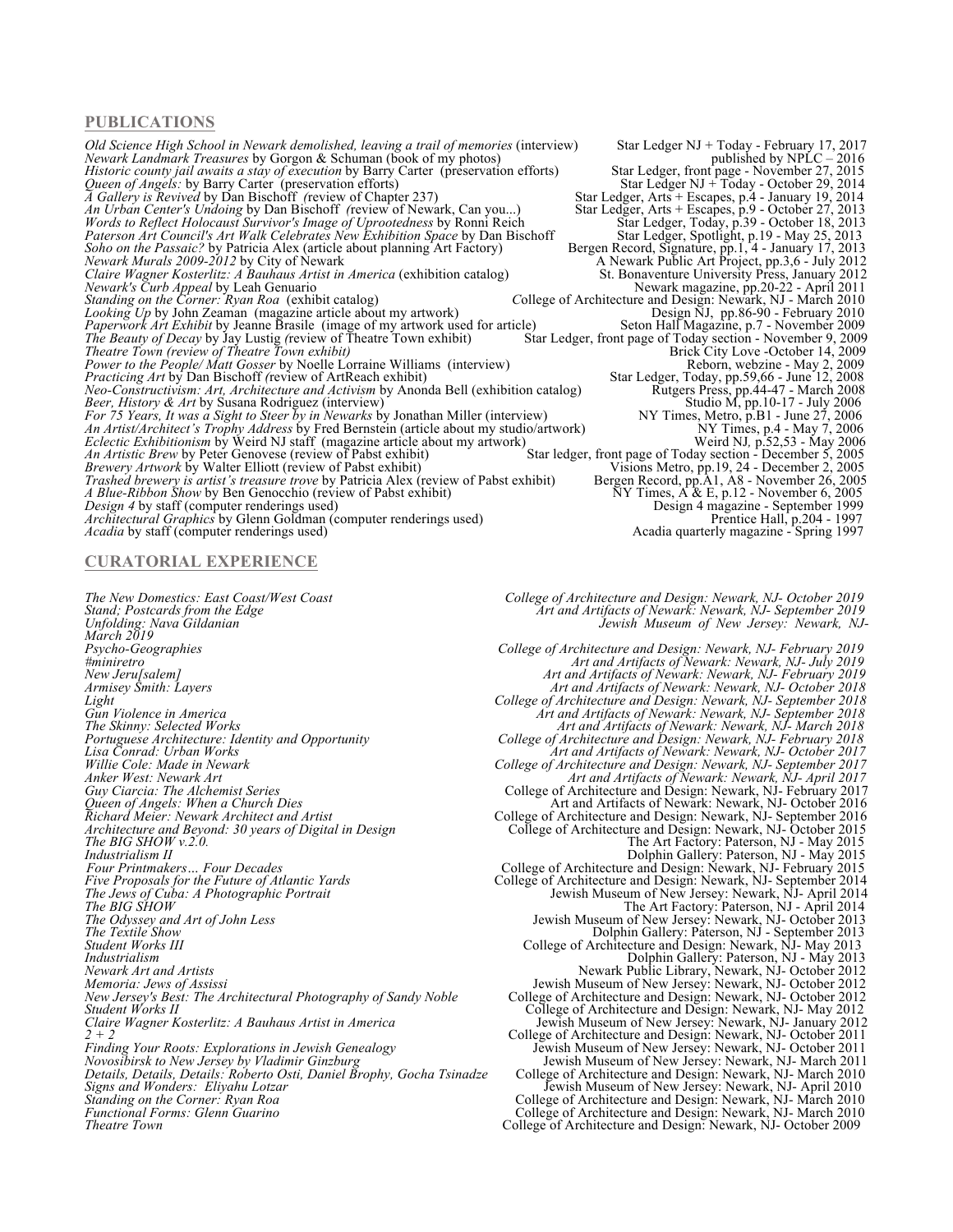*Threatened Sites: Anker West* NJ School of Architecture: Newark, NJ- March 2006<br>*Art-chaeology: Death & After-life of the Pabst Brewery* NJ School of Architecture: Newark, NJ- September 2005

### **HONORS**

2012 Artist-in-Residency (printmaking) Newark Museum: Newark, NJ- November 2011 Gateway Newark -urban design competition (finalist and panelist) Neo-Constructivism panel discussion (panelist) Neo-Constructivism panel discussion (panelist) Rutgers University: Newark, NJ- February 2008 Faculty achievement award (for work as gallery director) Newark Preservation and Landmarks Committee (certificate of achievement) Coney Island design competition (honorable mention)<br>Excellence in Design award Excellence in Design award NJ School of Architecture: Newark, NJ- May 1998 Siggraph International Conference on Computer Graphics (2nd place) New Orleans, LA – August 1996

 $arrow^{\wedge}$ )

Queen of Angels: When a Church Dies (photography) **Art and Artifacts of Newark: Newark, NJ- October 2016**<br>M. Gosser – Photographic Retrospective 2001 – 2016 (photography) **Art and Artifacts of Newark: Newark, NJ- October 2** *Separate Matter* (installation) **Index Art Center: Newark, NJ-December 2015**<br>*ArtReach XXIII* (installation/photography) **Index Art Center: Newark, NJ-June 2015** *ArtReach XXIII* (installation/photography) City Without Walls: Newark, NJ-June 2015<br>Chapter 237 (installation) Chapter 237 (installation) *In-Site: The creative Process in Plain Sight* (installation) Robeson Gallery: Newark, NJ- May 2014 *^Newark, Can You be Thus?* (photography) City Without Walls: Newark, NJ- October 2013 *Industrialism* (installation) **Dolphin Gallery: Paterson, NJ - May 2013** *Gateway Project Space* (photography and collage) *Gateway Project: Newark, NJ-January 2013 Newark Art and Artists (photography)* **Newark Public Library, Newark, NJ- October 2012** *ArtReach XX* (installation/photography) City Without Walls: Newark, NJ- June 2012 *ArtReach XX* (installation/photography) City Without Walls: Newark, NJ-June 2012<br> *\*Preview to Real Love 2.0* (installation) Dolphin Industries: Paterson, NJ - May 2012<br> *\*From the Vaults* (printmaking) Newark, NJ-Februar *\*From the Vaults* (printmaking)  $\blacksquare$  Newark Museum: Newark, NJ- February 2012 *\*Real Love* (photography and sculpture) **Solo Projects House: Newark, NJ-January 2011** Solo Projects House: Newark, NJ-January 2011 *^One Two Punch* (photography)Ramapo College Gallery: Mahwah, NJ-January 2011 *Art Cycle* (collage) Index Art Center: Newark, NJ-May 2010 *Filmedeo* (video) **Index Art Center: Newark, NJ-April 2010** Index Art Center: Newark, NJ-April 2010 *Exquisite Corpse* (drawing) Robeson Gallery: Newark, NJ- November 2009 *Exquisite Corpse* (drawing)<br> *Theatre Town* (multiple) College of Architecture and Design: Newark, NJ- November 2009<br> *City Mural Program* (painted mural (34'x62') College of Architecture and Design: Newark, NJ- October 2 *City Mural Program* (painted mural ( 34'x62') City Without Walls: Newark, NJ- July 2009 *ArtReach XVII* (photography) City Without Walls: Newark, NJ- June 2009 *Gateway Urban Design Exhibition* (computer renderings) Aljira: Newark, NJ- April 2009 *One City* (sculpture) Jajo Gallery: Newark, NJ- March 2009 *Gateway Urban Design Exhibition* (computer renderings)<br> *Paperwork* (collage)<br> *Paperwork* (collage)<br> *Paperwork* (collage)<br> *Paperwork* (collage)<br> *Paperwork* (collage)<br> *Paperwork (collage)*<br> *Paperwork (collage)*<br> *Pap ^Red Badge of Courage* (collage)  $\blacksquare$  Newark Arts Council: Newark, NJ- October 2008 *The Westinghouse Project* (multiple) College of Architecture and Design: Newark, NJ- October 2008 *Filmedio (video)* **Red Saw Gallery: Newark, NJ- August 2008 Red Saw Gallery: Newark, NJ- August 2008** *ArtReach XVI* (photography) City Without Walls: Newark, NJ- June 2008 *Redsaw in Rahway* (B+W photography) Rahway Arts Guild: Rahway, NJ- March 2008 *Neo-Constructivism* (installation) Paul Robeson Gallery: Newark, NJ- February 2008 *^Gallery 744* (collage)  $\blacksquare$  Newark Arts Council: Newark, NJ- October 2007 *Sanctuary* (B+W photography) **Rupert Ravens Contemporary: Newark, NJ- October 2007** Rupert Ravens Contemporary: Newark, NJ- October 2007 *A Modified history of Downtown Newark* (multiple) **NJ School of Architecture: Newark, NJ- October 2007** *^The Nature of Duality* (B+W photography)Brennan Gallery: Jersey City, NJ- September 2007 *Singularity in the Communal Tide* (multiple media) Pierro Gallery: So. Orange, NJ- May 2007 *Detritus* (sculpture) Walsh Gallery: So. Orange, NJ- April 2007 *Beneficial Offerings* (B+W photography) Columbia University: New York, NY- February 2007 *^Waging Peace* (collage) Arts for Peace Gallery: New York, NY- January 2007 *Art Basel* (multiple media)<br> *Art Basel* (multiple media) Grendel/Rupert Ravens Contemporary: Miami, FL- December 2007<br> *Art Basel* (multiple media) (*Art Basel* (collage) Arts for Peace Gallery: New York, NY- January 200 *Jailhouse Revival* (multiple media) NJ School of Architecture: Newark, NJ- October 2006 *Strange Cities* (digital photography) Strange Cities (digital photography) Gallery 27: New York, NY- October 2006 *Newark Between Us* (collage) Newark Arts Council: Newark Arts Council: Newark, NJ- October 2006 *Arch Schools- Public View(ing)* (installation design) Center for Architecture: New York, NY - September 2006 *\*Pabst revisited* (B+W photography)27 Mix: Newark, NJ- August 2006 *^Out There: NJ Fine Arts Annual* (sculpture) Newark Museum: Newark, NJ- July 2006 *No Money Down* (slide installation) **Callery Aferro: Newark, NJ- June 2006** Gallery Aferro: Newark, NJ- June 2006 *^Circus Surreal* (sculpture) Micro Museum: Brooklyn, NY- April 2006 *Terrible Toy Fair* (sculpture) CBGB: New York, NY- February 2006 *Enough is Enough* (sculpture))NJIT: Newark, NJ- February 2006 *^Facing Newark* (sculpture installation) 1 Washington Park: Newark, NJ- October 2005 *^744 Redux* (digital photography)Gallery 744: Newark, NJ- October 2005 *Arting Sterman Community Community*<br> *Arting Redux* (digital photography)<br> *Arting Death & After-life of the Pabst Brewery (multiple media)*<br> *Resurrected* (B+W photography) Studio 2: New York, NY- April 2005<br>
Studio 2: N

*Good Times, Hard Times: The Art of Micheal Lenson* Jewish Museum of New Jersey: Newark, NJ- October 2009 *Student Works* **College of Architecture and Design: Newark, NJ- April 2009**<br>The Westinghouse Project **College of Architecture and Design: Newark, NJ- October 2008** *The Westinghouse Project* **College of Architecture and Design: Newark, NJ- October 2008** *Holocaust Retrospective: Marcia Marx* Jewish Museum of New Jersey: Newark, NJ- October 2008 *A Modified history of Downtown Newark* NJ School of Architecture: Newark, NJ- October 2007 *Illuminations: Boris Petropavlovski* NJ School of Architecture: Newark, NJ- March 2007 *Jailhouse Revival* **Architecture: Newark, NJ- October 2006 NJ School of Architecture: Newark, NJ- October 2006** *Arth School of Architecture: Newark, NJ- September 2005* 

**EXHIBITION RECORD** (solo shows marked by asterisk\*) (juried shows marked by

Index Art Center: Newark, NJ-January 2014<br>Robeson Gallery: Newark, NJ- May 2014<br>City Without Walls: Newark, NJ- October 2013 Hera Gallery: Wakefield, RI- October 2006